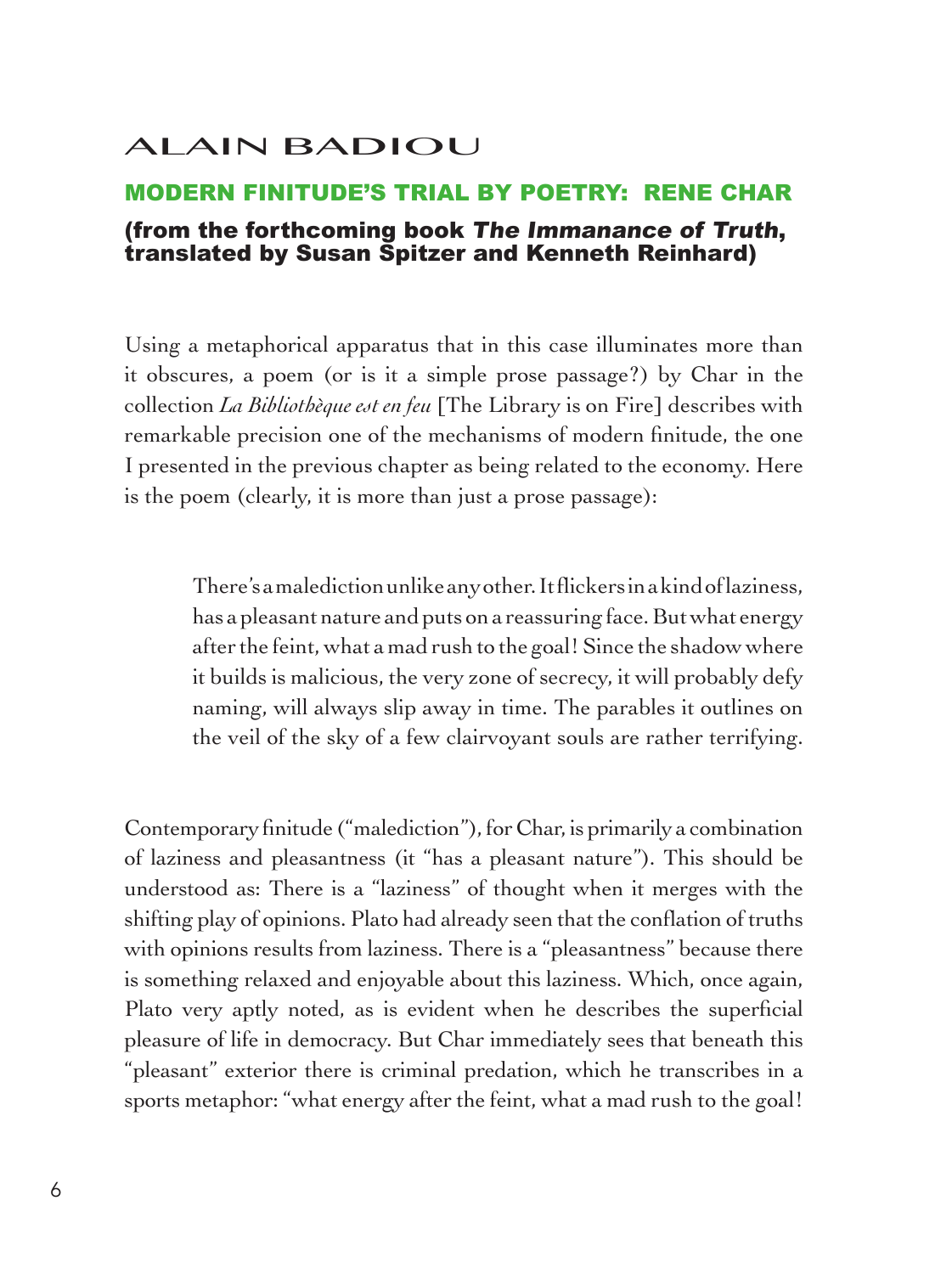This could be expressed, in a very rough, broad way, as: capitalism is hidden behind democracy. How, for Char, does this relentless activity, linked to the systematics of capitalism but concealed behind a consensual, pleasant modernity, work? Above all, in the shadows, and secretly; it is anonymous ("it will defy naming") and elusive ("it will always slip away in time"). In contrast to the spectacular predations of the past, modern predation is unattributable, unlocalized, because it appears as a quasinatural mechanism rather than as the personal action of a group of people.

It could be objected that that's not true, that it is possible to draw up a global list of the major capitalists, their political and media lackeys, their military and police subordinates, their henchmen hidden in the world of organized crime, and so on. This would basically be the "one percent" of the world's population that the young Americans of the Occupy Wall Street movement, from September to November 2011, opposed in an extremely appealing way – albeit without much insight or perseverance – when they declared: "We are the 99%." In reality, this list, this "one percent," would only very imperfectly designate the brutal leaders of modern finitude. The names can be changed, one CEO can be overthrown and another one appointed in their stead, boardroom coups can be orchestrated, the list can be expanded to include a countless number of cronies, or, on the contrary, be reduced, in accordance with the harsh law of the concentration of capital, and so on. Clearly, the names are not linked to the dominant positions in the same way as they were in the old predatory regimes, in the time of aristocracies, for example. Even if, at a given moment, you have a relevant list of names, the functioning of the modern economy, and therefore of the power based on it, remains essentially anonymous and elusive. This is because the modern oligarchy, even when counted and ranked (the annual ranking of the "world's wealthiest people"), is not symbolized and generates no value other than that of the count.

The fact is, "democracy," due to its inevitable correlation with the growth of capitalism and the concentration of capital, is first and foremost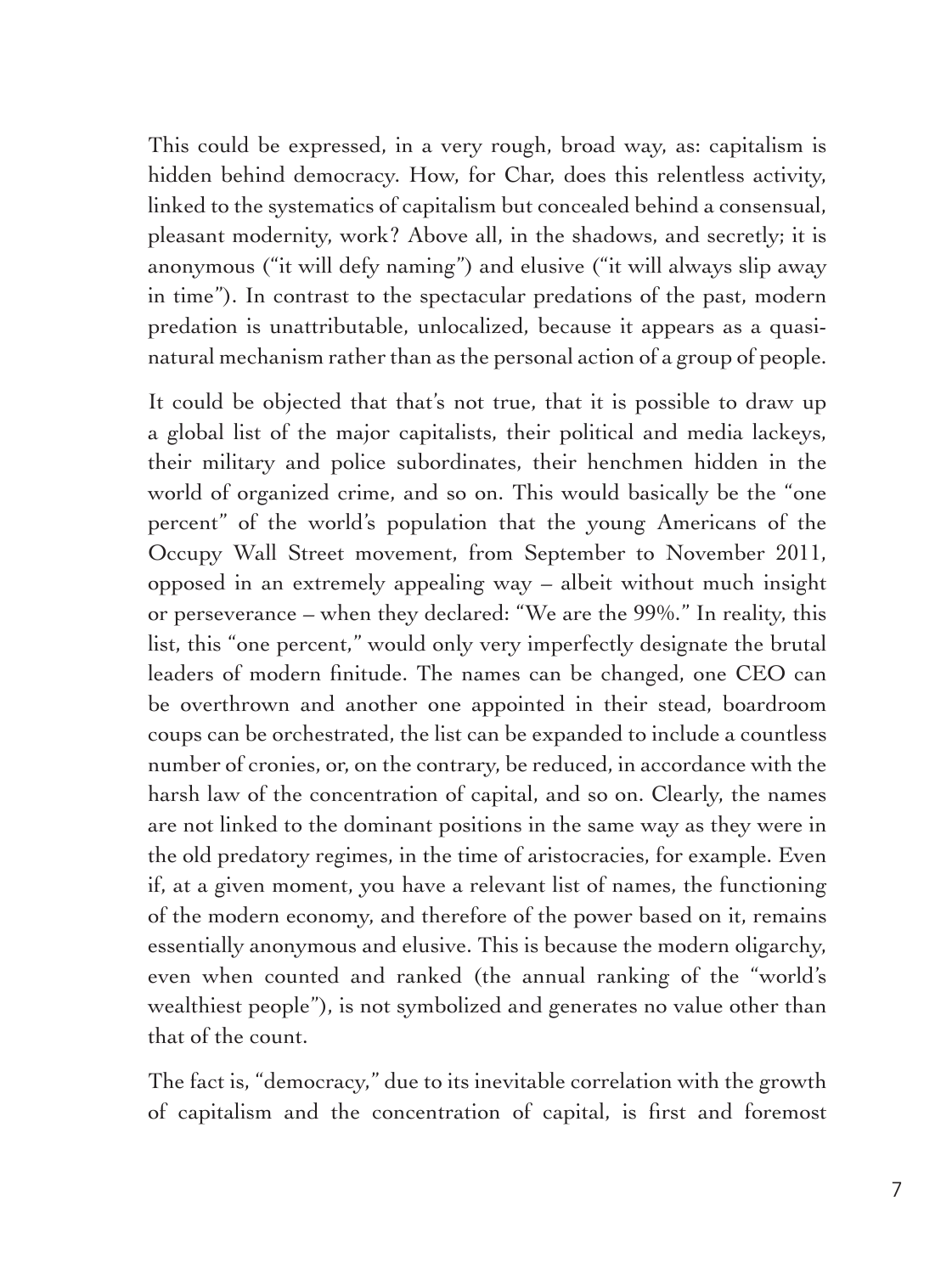a de-symbolization of power, which radically detaches it from any presumption of infinity. Moreover, the majority of people may think that "political leaders" are paragons of useless arrogance, or even that "the wealthiest people" are lucky crooks: that, in itself, as a judgment, has no real importance, nor does it really have any impact on the course of events. When Hannah Arendt claims that political subjects arise from reflective judgment, that they are like informed witnesses to the system to which they belong, she fails to see that the modern world – the de-symbolized bourgeois world – has created the permanent possibility of an informed and "critical" witnessing but one without any control whatsoever over what happens, even if it is expressed on an ongoing basis through voting. Arendt fails to understand the a-symbolic laws of modern finitude.

This is what Char *does* understand. Indeed, what he tells us is precisely that the modern predatory regime is not one that can be contained within a closed symbology. It is a regime that covers with the mask of lazy pleasantness an unprecedented inegalitarian violence, violence that is in some respects obvious but ultimately invisible. Char concludes, as he too often does, that only an aristocracy of poets, of thinkers, a Heideggerian aristocracy, "a few clairvoyant souls," can detect and fear the predation behind the mask of lazy pleasantness. They alone can interpret the "rather terrifying parables" outlined "on the veil of the sky" – in an ominous light – by the finitude of the modern world.

Actually, there is no reason other than the consensus it maintains by its own lack of visibility, by its withdrawal from all symbolization, for modern finitude to remain invisible. As regards this consensus, the possibility of a way out, of an escape from it, is open to everyone, following in the footsteps of the revolutionaries of the past two centuries, the nineteenth and the twentieth, whose work is still quite unfinished, perhaps only barely begun.

Lyotard's critique of the revolutionary "grand narratives" of these two centuries, of their illusory pretensions, notwithstanding, it is really to them that we must return if we are to bring about the communist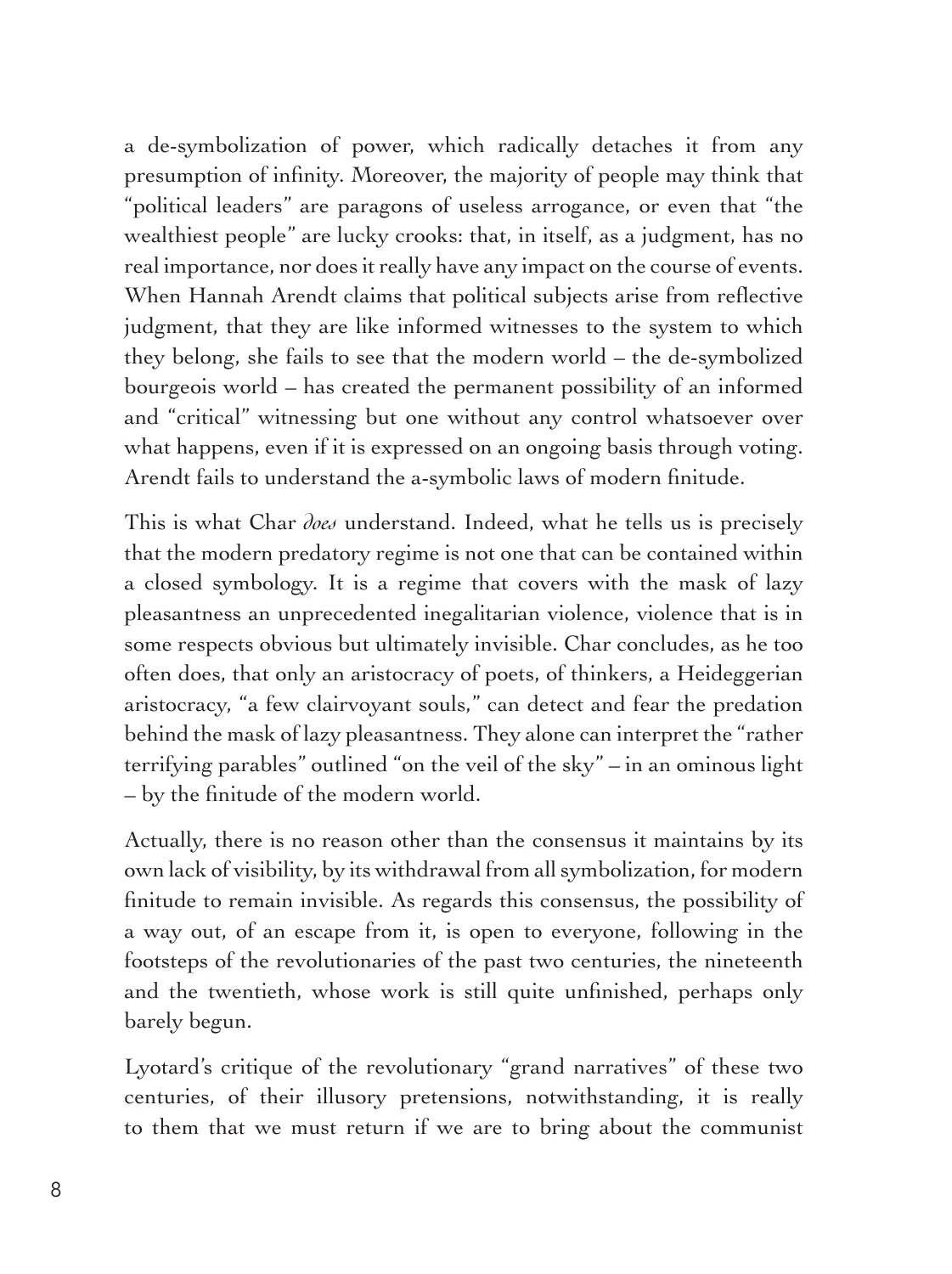revival of infinity, in opposition to the restoration that is contemporary finitude and its monstrously inegalitarian predation. The critique of grand narratives, in particular of revolutionary eschatology, is part of post-modernism's critique of all "greatness." Indeed, when Lyotard pronounces their end, he explicitly invokes postmodern discursivity. Yet I think that if by "greatness" is meant the touching of the infinite, i.e., the infinitization that every truth introduces into a given regime of finitude, we must on the contrary see in "grand narratives" a positive imaginary, a necessary accompaniment of the process of emancipation. The mental representation of the unfolding of a truth procedure, even the imagining of a particular figure of its outcome, belongs to the regime of truth *insofar as it overcomes finitude.*

The fact is, there has been a conflation of "grand narrative" and "prophetic expectation," which are two completely different things, because the grand narrative is the subjectivated and immanent accompaniment of the rationality of a truth, not the representation of a promise coming from transcendence itself. This conflation has led, as we know, to the idea, popularized by Marcel Gauchet, that communism was a "secularized religion." This amounts, once again, to valorizing modern finitude in the form of its mask, i.e., democracy.

On the contrary, reviving the infinite means living and acting in the real world in such a way that the present is so intense that there is no need for tomorrow to be "waited for," in the messianic sense. As Brecht puts it, as soon as we are dealing with a political truth, "'never' becomes 'today'." Tomorrow must *be here*. Activating the present in such a way that tomorrow is always-already-here has nothing to do with prophesy.

I can understand why the idea of waiting is attacked. I myself have often had to counter a misinterpretation of my concept of the event, namely that it must be waited for. Waiting is ultimately the primacy of receptivity, that is to say, the primacy of the waste product over the work. But the primacy of action is when our idea of the future ("tomorrow"), based on the infinite activation of a truth, is validated in a dis-enclosure – immanent